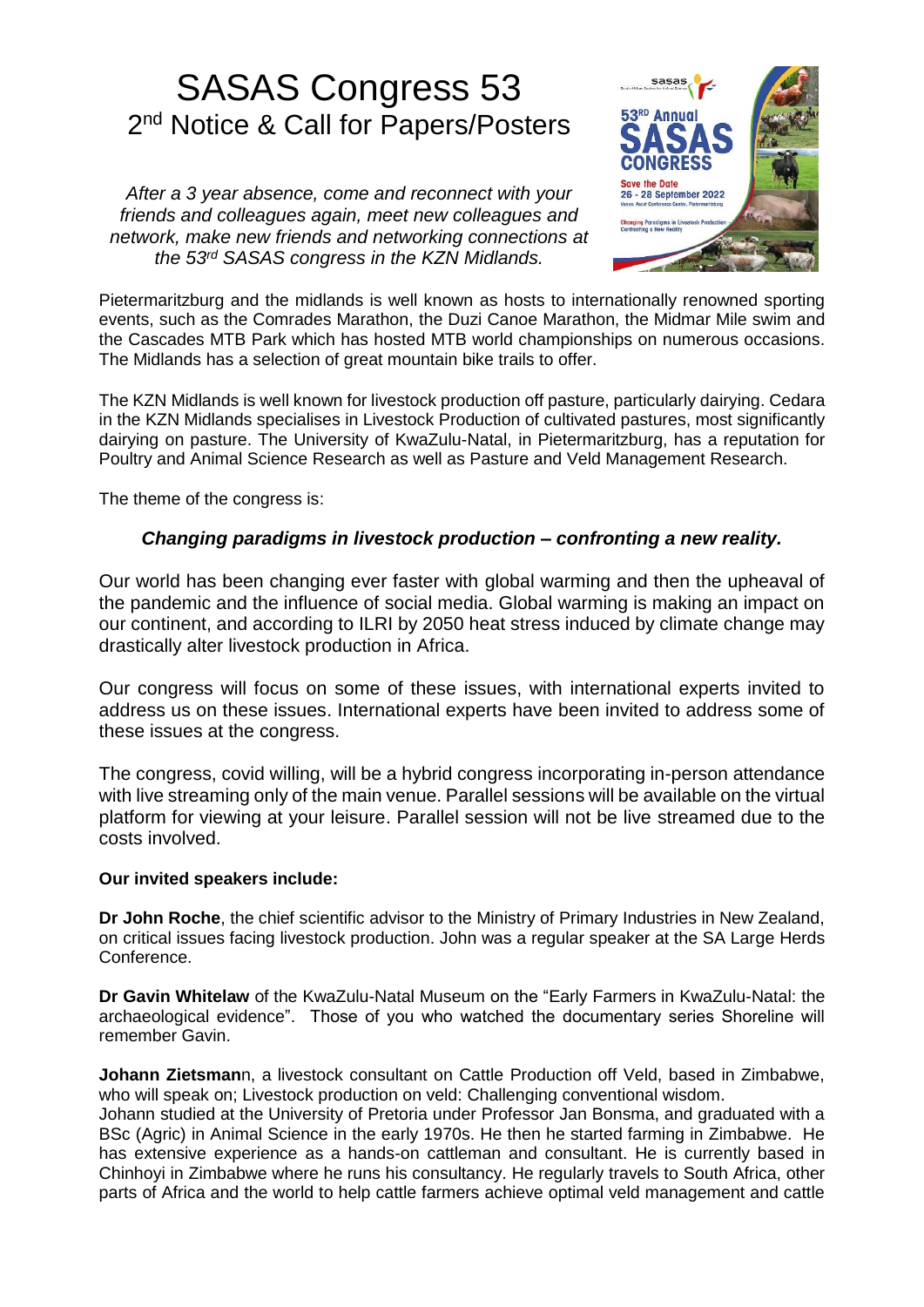production and achieve maximum, sustainable profit per hectare. Johann now farms in Zambia and for the last 10 years has been consulting in the USA and Latin America (mainly Mexico, Colombia and Ecuador).

**Prof Norman Maiwashe** of the ARC at Irene will address the issue of breeding adapted livestock for production off veld alone with a paper on "Practical application of BLUP/EBV's in grazing livestock systems".

**Dr Florence Nherera-Chokuda,** the CEO of NERPO will touch on the constraints and challenges involved in improving rural/communal livestock production.

**Dr S Mbizeni** from UNISA will discuss the potential impact of increasing environmental temperatures on the geographical expansion of existing diseases, the re-emergence of old diseases, such as Nagana in KZN, and the potential for new emerging diseases to South Africa with global warming.

**Prof Neil Duncan**, formerly from Onderstepoort will address the issue of Biosecurity in the livestock industry, as the disease challenges are expected to increase with climate change.

See the website for more speakers as they confirm their participation.

The venue for our congress moved to the Ascot Conference Centre in Pietermaritzburg for logistical reasons.

The Ascot is built on the site of the old racing stables for the Scottsville race course. There are 4 Lodges (Ascot Inn with modest rooms in former racehorse stable, Ascot Bush Lodge, Aintree Lodge and Wensleydale Guest Lodge) in close proximity of the conference centre, the furthest being 500 metres away, in easy walking distance. Further accommodation is available close by (Su Casa Guest House, Regal Inn Xpress & the Road Lodge) and for more luxurious accommodation, the Southern Sun Golden Horse Casino at the Scottsville Race Course.

#### **The organising committee:**

Sibongiseni Gcumisa – Chairman Nomfuzo Mkhize – vice-chairman Donna Berjak – Secretary Nonhlanhla Sibisi - Admin Karen Yardley - Poster judging Heleen Els - Poster judging Fabian Fon - Student quiz and debate Zikhona Rani - Student quiz and debate Trevor Dugmore - Finance Nicky Tyler

A new development is that, in addition to the Plaas Media student quiz, there will be a student debating contest with the winners decided with a live debate between the finalists at congress.

Congress event management and hybrid event supplier is Vetlink Media Solutions.

Registration, Papers and Poster submissions are via the <sasascongress.co.za> website. Please complete the paper or poster application on the website and submit a summary of your paper/poster in the format given below by 30 June 2020.